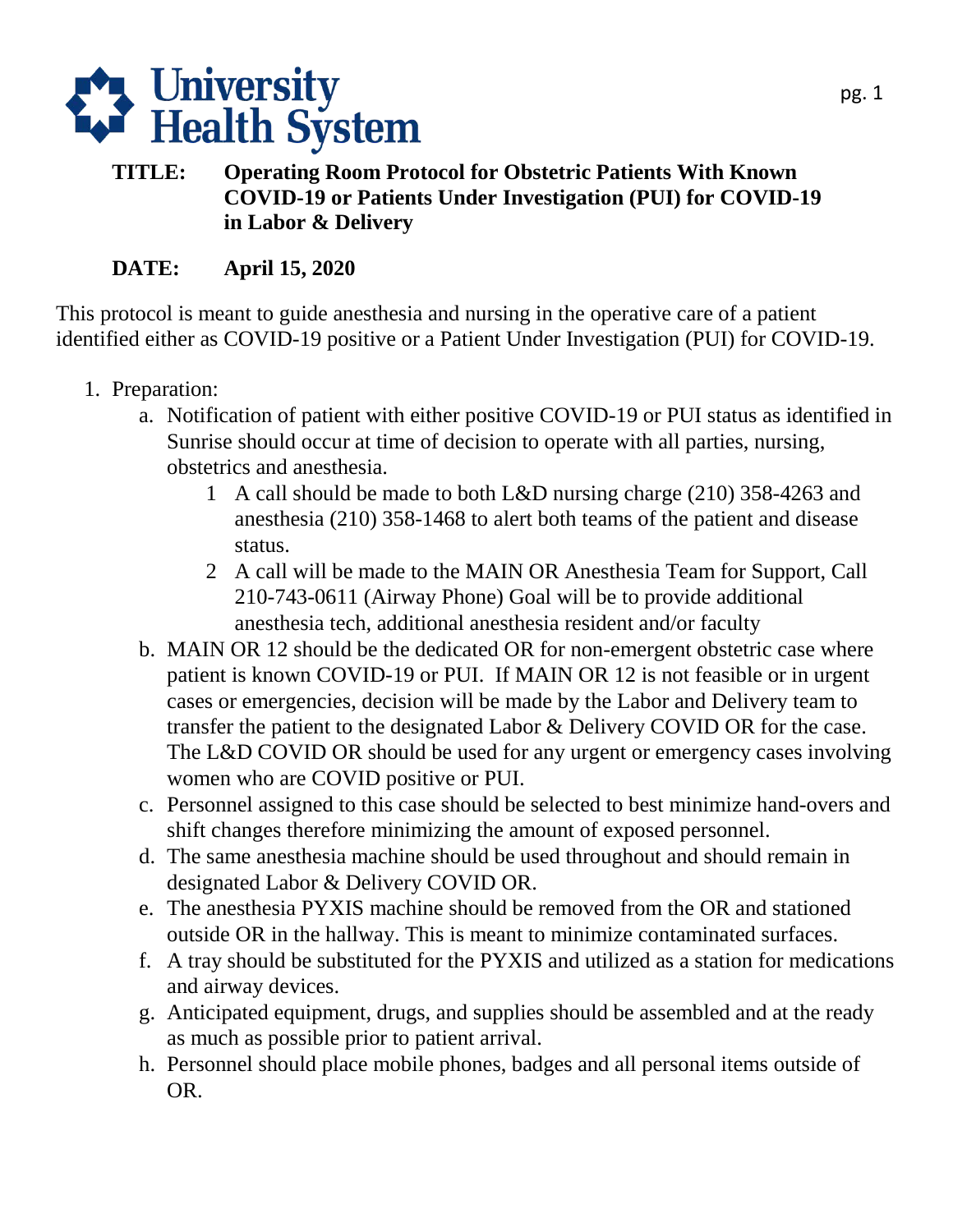

- 1354. This phone will not require a long-distance code to reach out of area i. Communication outside of OR will occur via a dedicated Cisco phone (210) 358 numbers. This measure is to limit the exposure of personal mobile devices and pagers to this isolated environment.
- j. A gatekeeper will be stationed outside of OR at all times to minimize personnel exiting the OR.
- k. A RN will be available outside the OR who is available to draw medications, deliver supplies and assist with computer tasks. This position can also be fulfilled by anesthesia personnel depending on availability.
- l. A scrub tech or tech runner will be available outside the OR to assist with delivery of supplies, equipment needed.
- m. PPE to include N95 mask, gloves, eye wear, hair covers, shoe covers and gowns will be stationed outside OR at all times.
	- i. PCC will control distribution of N95 masks and station PPE equipment in isolation cart outside of OR.
	- ii. Standard wipeable isolation precaution signs are placed on entry points into OR.
- n. Clear signage will be posted to indicate limited traffic and isolation status. The runner will additionally serve as a gatekeeper for unneeded entry and exposure.
- 2. Intraprocedure:
	- a. Patient will be brought directly to the OR. Patients who are not intubated will wear a surgical mask during transport.
	- b. All personnel will utilize full PPE protection to include: N95 mask, gloves, gown, UHS laundered scrubs, eye protection, hair covers, and shoe covers. No personal jackets should be worn in this room or during case.
	- c. Communication outside of OR will be done via Cisco COVID phone.
	- d. Supplies, medications, etc will be delivered to OR by runner in a disposable bin
	- e. Airway manipulation should be done with disposable equipment when possible.
	- f. Intubation should be performed with aim to limit aerosolization of virus:
		- i. Ensure adequate preoxygenation
		- ii. Perform Rapid Sequence Intubation (RSI) when possible
		- iii. Consider intubation by experienced anesthesia personnel
		- iv. Utilize video laryngoscopy when possible, minimize use of fiberoptic intubation
		- v. Utilize double glove technique when intubating—i.e. removing outside gloves immediately following airway manipulation.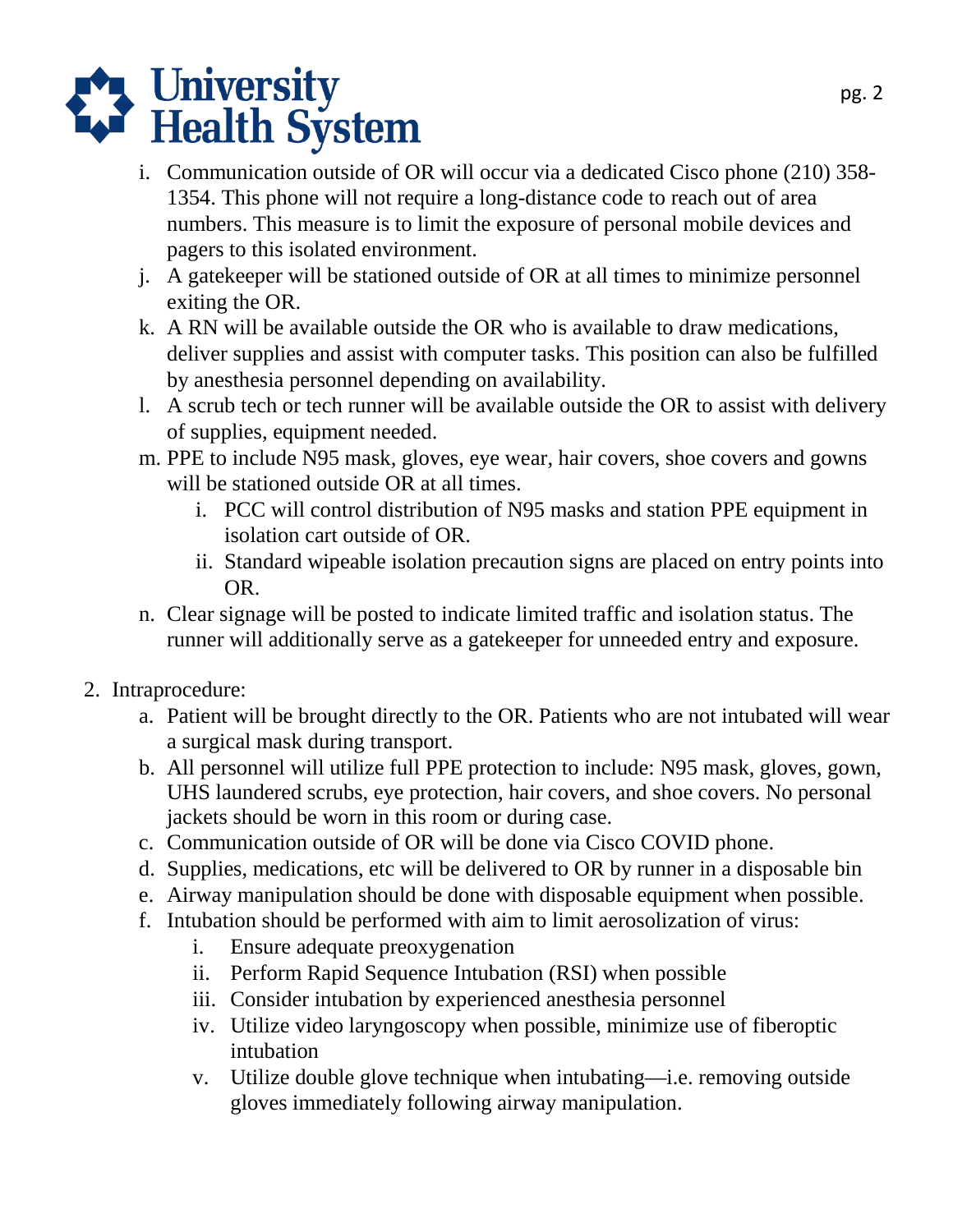



- g. A viral/bacterial filter should be placed on every oxygenation interface. Additionally, CO2 sampling line should be placed after the filter.
- h. At any moment when it is necessary to disconnect patient from circuit, gas flow should be stopped and endotracheal tube should be clamped.
- i. Examples of this would occur when transitioning patient from transport ventilator to circuit.
	- ii. If providers need to exit room, PPE should be removed in OR *with exception of N95* which should be removed after exiting room.
- j. Patients who do not require ICU recovery should be fully recovered in the designated COVID labor & delivery room.
- k. Patients who go to ICU should be transported directly to ICU with all personnel utilization PPE.
- 3. Post Procedure:
	- a. During transport, the PPE requirements for transport team members is dictated by whether the patient is wearing a facemask or is intubated.
		- i. If patient is wearing a facemask: Transport team members should wear a barrier mask (e.g. surgical or procedural mask). Gowns, gloves, eye protection not indicated during transport.
		- ii. If patient is intubated: Transport team member managing airway should utilize full PPE (N95 respirator, eye protection, gown, gloves) and may not interact with the hospital environment during transportation.
			- 1. A team member wearing an N95 mask should be available for tasks such as opening doors, summoning the elevator, etc and should not make contact with the patient.
	- the exception of barrier (e.g. surgical or procedural) or N95 mask (depending on isolation need)—which should be removed and promptly disposed. b. Upon completion of transport, all PPE should be removed in patient's room with
	- c. OR should be thoroughly decontaminated with all devices, machines, computers and pumps disinfected.
	- d. Unused anesthesia equipment and supplies should be disposed of and removed from OR (ie, no residual items in sharps container).
	- e. Soda lime and HME filter should be disposed of between cases.
	- f. Team debriefing after each case.
	- g. Anesthesia machine should be cleaned according to guidelines by the Anesthesia Patient Safety Foundation, CDC and manufacturer's guidelines.
	- h. APSF guidelines can be found here:<https://www.apsf.org/fa-on-anesthesia>machine-use-protection-and-decon[tamination-during-the-covid-19pandemic/](https://www.apsf.org/fa-on-anesthesia-machine-use-protection-and-decontamination-during-the-covid-19-pandemic/)